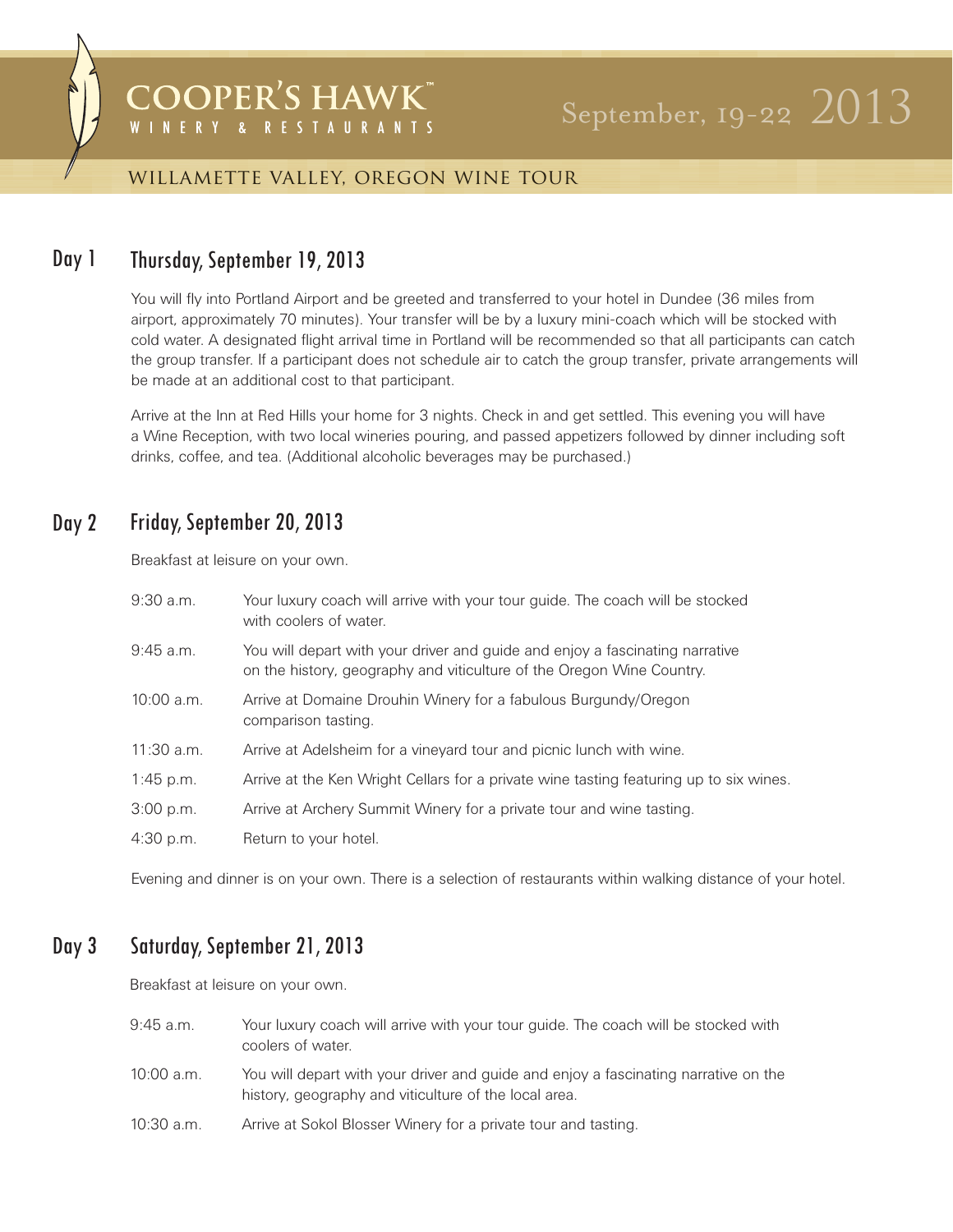**COOPER'S HAWK<sup>"</sup>** & RESTAURANTS WINERY

## willamette valley, oregon wine tour

- 12:30 p.m. Arrive at Ponzi Winery for a private wine tasting and picnic lunch; schedule allowing a private meeting with the owners
- 2:45 p.m. Arrive at Argyle Winery for a private tour with award-winning sparkling wine; barrel tasting.
- 4:30 p.m. Return to your hotel.
- 6:30 p.m. (Time is tentative) Farewell Dinner at the Joel Palmer House, which ranks as one of Oregon's finest historic homes and is on the National Register of Historic Places and the Oregon Historic Register. Built in 1857 the house is Dayton's oldest standing structure. They endeavor to obtain seasonal and local ingredients and use many locally produced greens herbs and vegetables in their inspired "freestyle" cuisine. Soft drinks, coffee and tea are included. Wine, cocktails and beer are not included. (One entrée choice for all.)

## Day 4 Sunday, September 22, 2013

Breakfast at leisure on your own.

You are at leisure to enjoy your resort until the scheduled airport transfer time for your return flight. Time to be determined.

| <b>INCLUDED</b>                                                                                                                                                                                                                                                                                                                                                   | <b>NOT INCLUDED</b>                                                                                                                                                                                                 |
|-------------------------------------------------------------------------------------------------------------------------------------------------------------------------------------------------------------------------------------------------------------------------------------------------------------------------------------------------------------------|---------------------------------------------------------------------------------------------------------------------------------------------------------------------------------------------------------------------|
| • Roundtrip airport transfers<br>• 3 nights accommodations at the Inn at Red Hills<br>(Dundee) including tax & portage; run of house rooms.<br>• One wine and appetizer reception<br>• Two lunches<br>• Two dinners<br>• Mini-coach, driver and guide, includes driver gratuity,<br>fuel charges, tolls & taxes<br>• Wine tastings as shown<br>• Oregon state tax | • Airfare<br>• Private airport transfers if not using<br>group transfers<br>• Alcoholic beverages with meals<br>unless indicated<br>• Items of a personal nature<br>• Guide gratuity<br>• Optional travel insurance |